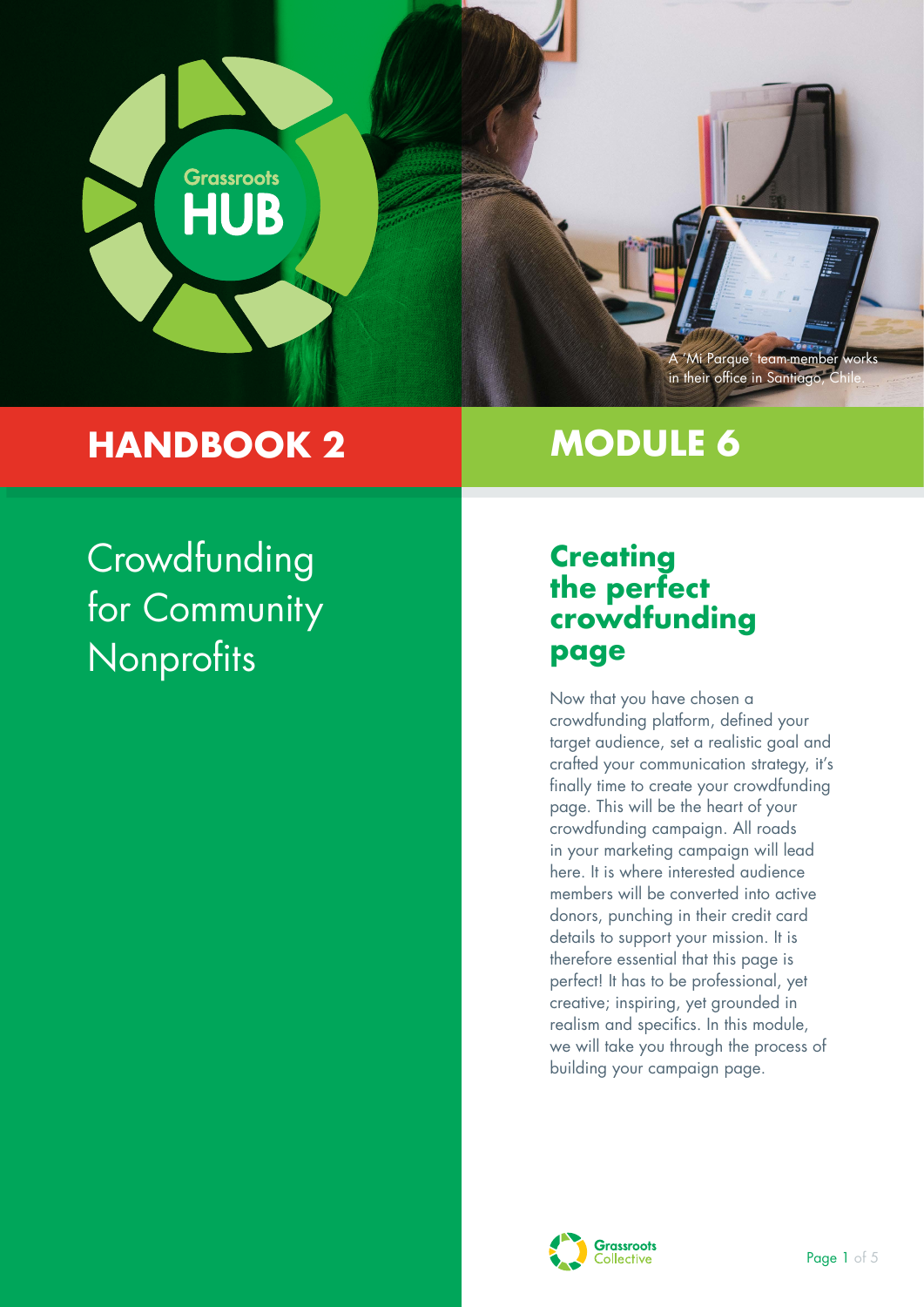### **Creating your crowdfunding page in 4 steps**

**Whilst every crowdfunding platform is slightly different, these rules will be generally applicable to all non-profit crowdfunding pages. Follow these steps sequentially to ensure that your page is inspiring, engaging and integrated into your broader marketing strategy.**



**Helpful Hint**

**Consult your marketing goals and messages that you crafted in the previous module when creating your crowdfunding page. Use this information to help guide what you write here, ensuring that everything on your crowdfunding page is directly related to**

**your communication strategy.**

## **#1 Creating a Killer Tagline**

Having a concise, descriptive and inspiring title for your crowdfunding campaign is essential. This will appear on EVERY link you advertise through social media and will dictate whether people click and learn more about your amazing idea or continue on with their busy day.

- Crafting an amazing title takes time. Don't try to rush it.
- Crowdfunding sites generally also allow you to place a roughly 100-character tag-line or 'pitch' under your title. Here you can offer a little more information about the project. Make sure you describe the benefits of the work, rather than the features or details of it.

The whole point of a title is to get people interested enough that they click onto your campaign, don't try and over complicate it.



**Unless you are a world-renowned charity with global credibility, don't waste valuable characters in your title and tagline on your organisation`s name. At this stage, nobody cares. What they want to know is how you are making a difference and why they should support your work.** 

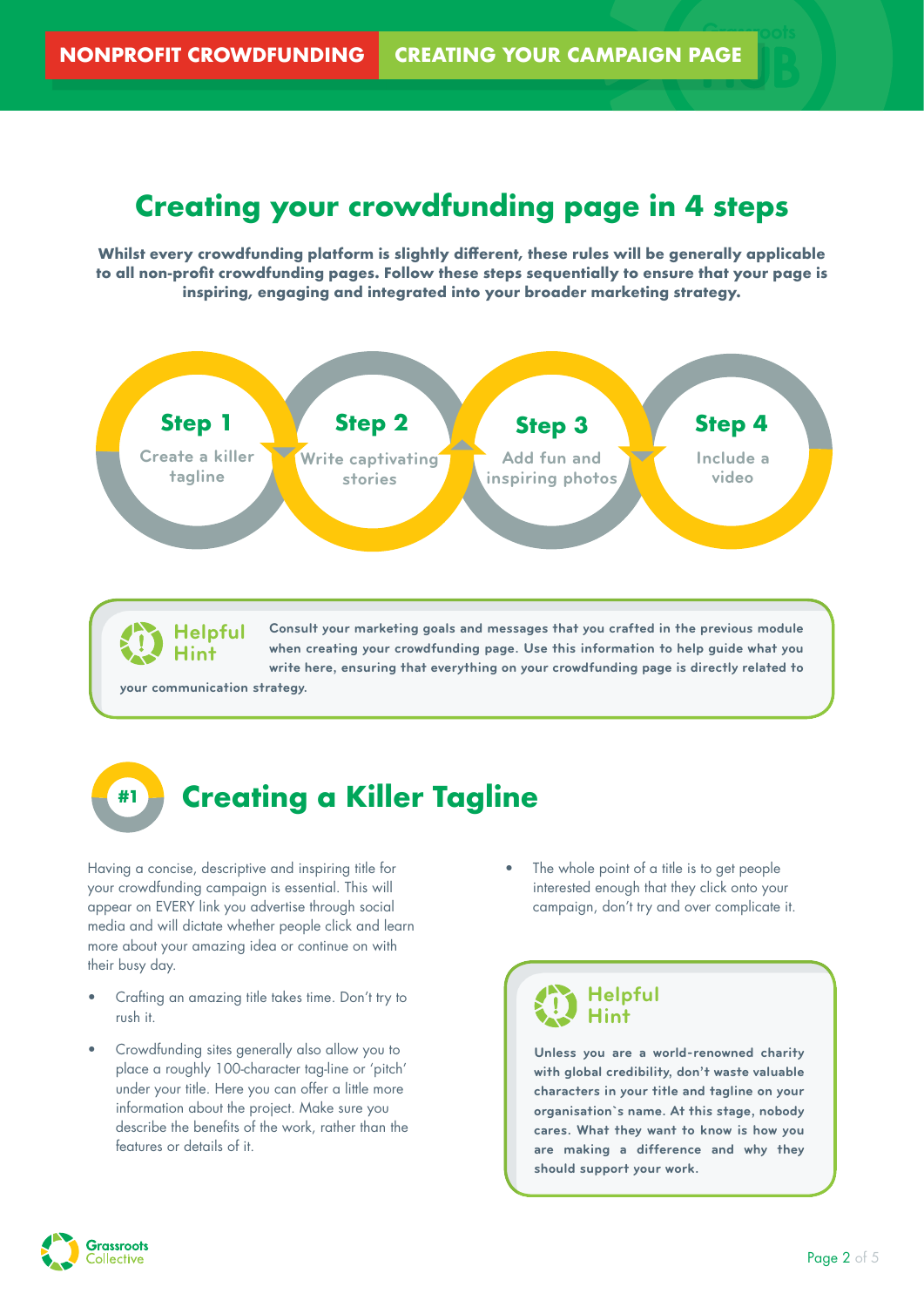

**1 in 10 people lack access to clean water. We're on a mission to change that. Here's how!**

**Who Doesn't Love Cheese? We help people like Jorge from Peru make it, sell it and send his kids to school!**

**in east Africa access safe drinking water. We are raising funds to support vulnerable dairy farmers in the rural** 

**We are a registered charity and our mission is to help vulnerable communities** 

**community of Andagua in Peru.**

# **#2 Write a captivating story**

The body text of your campaign is where potential donors will learn to love and trust your organisation.

- Clearly and quickly outline the problem in your community, demonstrate that you have a clear plan to fix it and inspire them to support your work.
- Use the messages you created in the previous module to help write your story, specifically drawing upon the Needs Statement, Program Strategy and Call to action.

#### **Helpful Hint**

**Your story needs to be readable. On average, Razoo.com say that people spend 58seconds on a crowdfunding page before deciding to donate or close the window. This is not a lot of time to capture a donor`s attention. Ensuring that your story is easy to read and understand is essential. And please, triple check grammar and spelling – there is no quicker way to break the attention of a reader.**

**Grassroots** ollective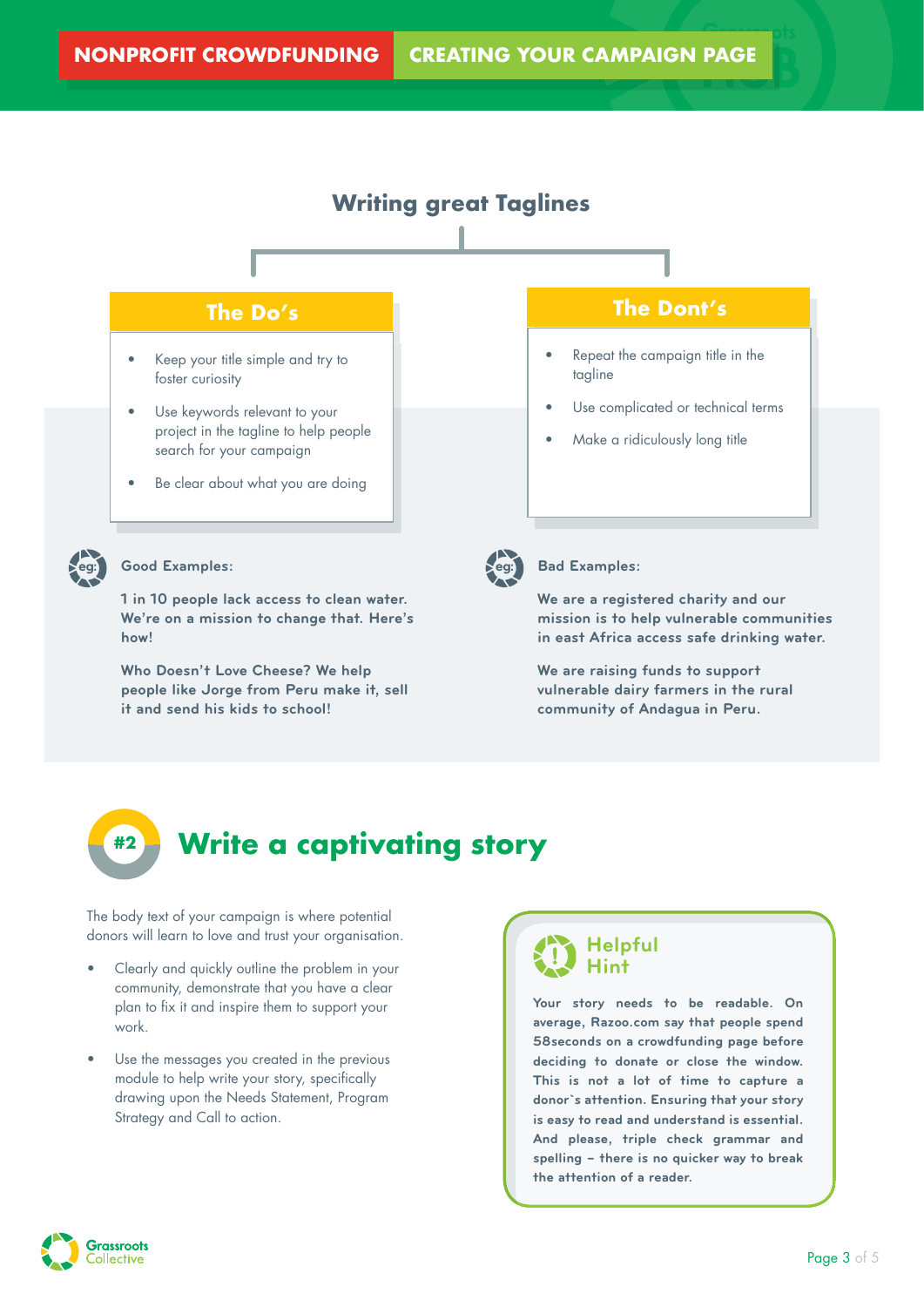### **The best Crowdfunding Pages have only 4 paragraphs**

| <b>Begin with</b><br><b>Background</b><br><b>Info</b>                | This is where you introduce your story.<br>Tell potential donors about the problem you are trying to fix using narratives rather than numbers.<br>$\bullet$<br>Try telling the reader the story of a local beneficiary, describing the story of how the problem impacts upon<br>their life.                                                                                                                                                                                                                                                         |
|----------------------------------------------------------------------|-----------------------------------------------------------------------------------------------------------------------------------------------------------------------------------------------------------------------------------------------------------------------------------------------------------------------------------------------------------------------------------------------------------------------------------------------------------------------------------------------------------------------------------------------------|
| Outline<br>what you<br>are doing                                     | This is where you need to inspire the reader with your incredible solution.<br>Describe your project in practical detail. Make sure that you specify who you will help, where you will<br>operate, when you will undertake the project, what you will offer and, most importantly, why you are<br>doing it.                                                                                                                                                                                                                                         |
| <b>Clearly</b><br>highlight<br>what you<br>will do with<br>donations | This is where you need to provide the most detail about how you will use the funding specifically.<br>This is the paragraph where you have to convince the reader that you are trustworthy about the way you<br>will handle their money. You have to earn legitimacy.<br>Consider putting key information in bold.<br>$\bullet$                                                                                                                                                                                                                     |
| <b>Give some</b><br><i>information</i><br>about who<br>you are       | This is where you give readers a little more information about you to confirm their newfound trust in your work.<br>Remember that people want to give to people so make it personal. Introduce your team and briefly<br>highlight why they are passionate about the project.<br>You can also give details about how you have used funding previously on similar projects so that the<br>reader trusts that you can do it again.<br>Consider using quotes from beneficiaries or previous donors about how amazing your organisation is.<br>$\bullet$ |

## **#3 Add fun and inspiring images**

For non-profit crowdfunding, having the right images can have a huge impact upon your success. As we highlighted earlier, people want to support people – you need to give your project a face, and a happy smiling one is best! Please don't fall into the trap of thinking that shocking negative imagery is best at motivating donations. Potential donors are far more motivated to give by inspiring photos of locals overcoming challenges than shots of poverty that only inspire guilt. They didn't come to your crowdfunding page to feel sad, they came to be inspired by your amazing solution.

• Make sure that you have photos saved in the correct formats and sizes and try to ensure that the file sizes are not too large or it will slow down the loading time of your page.

- Most crowdfunding platforms will allow you to upload a 'banner image'. This will be the image that appears whenever your crowdfunding link is shared and will become the face of your campaign. It is your most important photo so make sure it is your best shot.
- Generally, using close up photos of people or places, as well as lots of colour works best.
- If you don't have a fancy dslr camera, don't worry. You can still use your phone to take photos for your campaign. If you are worried about the quality of your images, focus upon the stories they tell. Capture authentic local stories to inspire your donors.